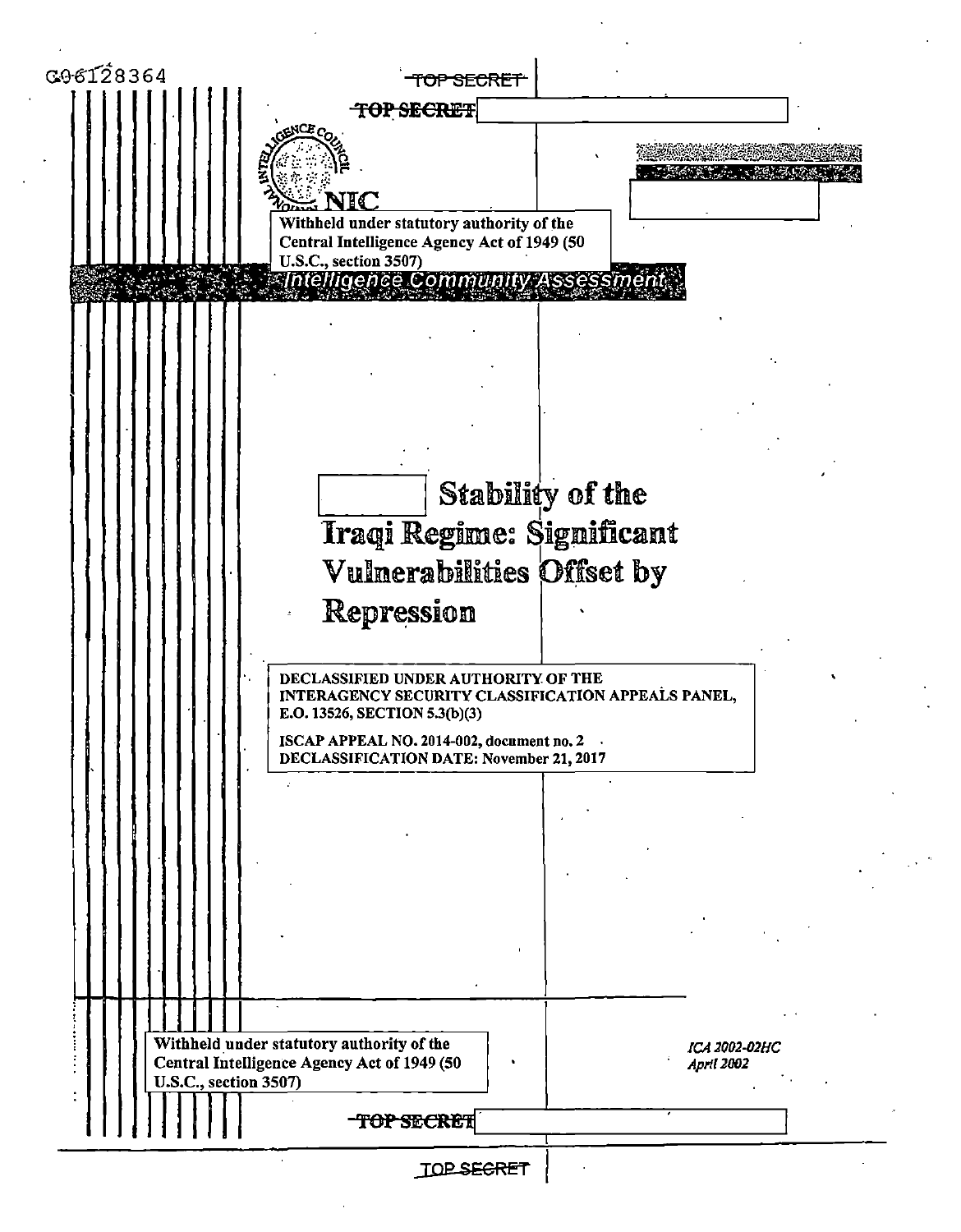<del>TOP SECRE</del>T

TOP SECRET

**National** Intelligence **Council** 

Withheld under statutory authority of the Central Intelligence Agency Act of 1949 (50 U.S.C., section 3507)

**ICA 2002-02HC** 

Stability of the Iraqi Regime: Significant Vulnerabilities Offset by Repression

Prepared under the auspices of Paul Pillar, National Intelligence Officer for the Near East and South Asia, at the request of Chairman of the Joint Chiefs of Staff. This ICA was coordinated with CIA, DIA, State/INR, NSA, and NIMA. Inquiries may be directed to the NIO

| Withheld under statutory authority of the   |
|---------------------------------------------|
| Central Intelligence Agency Act of 1949 (50 |
| <b>U.S.C., section 3507)</b>                |

**April 2002** 

-TOP SECRET

**TOP SEGRET**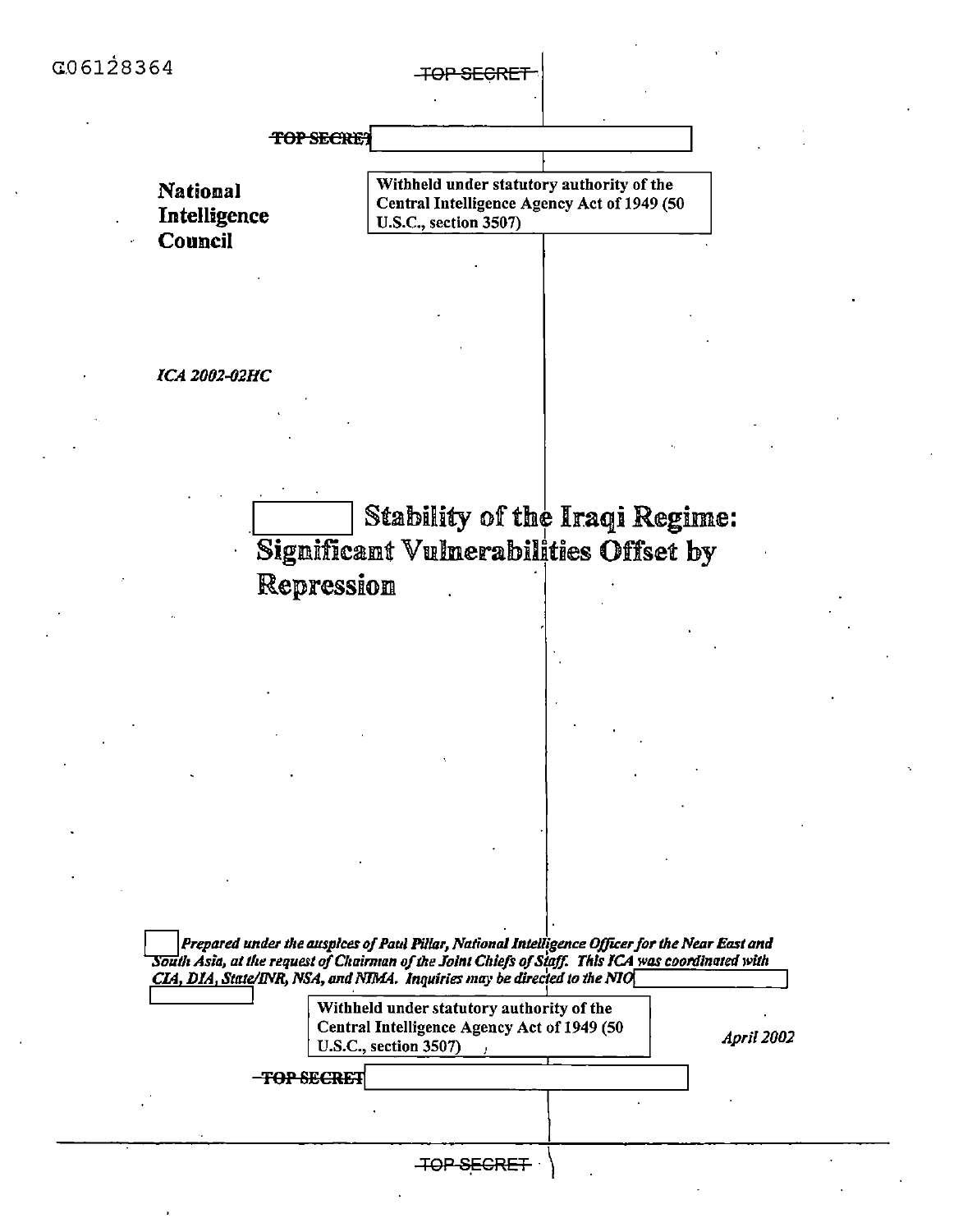#### TOP SEGRET

**TOP SECRET** 

Scope Note

Withheld under statutory authority of the Central Intelligence Agency Act of 1949 (50 U.S.C., section 3507)

This Intelligence Community Assessment was prepared in response to tasking from the Joint Chiefs of Staff for an assessment of the stability of the Iraqi regime, sources of instability or opposition to the regime, and the ability of the opposition to effect regime change.



TOP SECRET

-TOP SECRET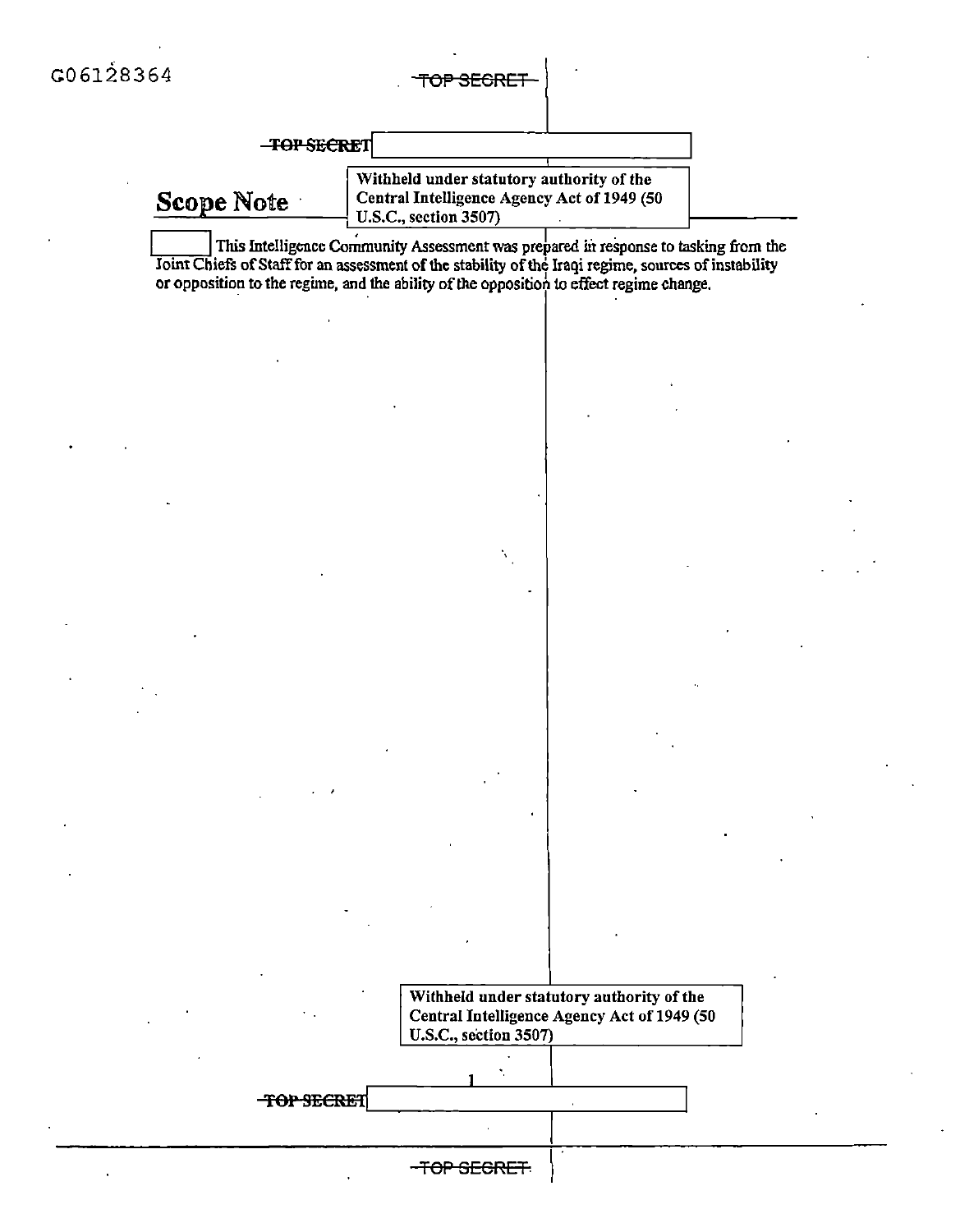| C06128364             | <del>TOP SECRET</del>                                     | Withheld under statutory authority of the<br>Central Intelligence Agency Act of 1949 (50<br>U.S.C., section 3507) |
|-----------------------|-----------------------------------------------------------|-------------------------------------------------------------------------------------------------------------------|
|                       | <b>TOP SECRET</b>                                         |                                                                                                                   |
|                       | <b>Contents</b>                                           |                                                                                                                   |
|                       |                                                           | Page                                                                                                              |
|                       | Scope Note                                                | 1                                                                                                                 |
|                       | <b>Key Points</b>                                         | 5                                                                                                                 |
|                       | Discussion                                                | $\overline{7}$                                                                                                    |
|                       | The Iraqi Regime: Vulnerable but Holding                  | $\overline{7}$                                                                                                    |
|                       | The Ba'th Party: In Decline                               | 8                                                                                                                 |
|                       | The Military: Morale Poor                                 | 9                                                                                                                 |
|                       | Defensive Preparations                                    | 9                                                                                                                 |
|                       | <b>Internal Security Forces</b>                           | 10                                                                                                                |
|                       | Sources of Instability and Opposition                     | $\overline{12}$                                                                                                   |
|                       |                                                           |                                                                                                                   |
|                       |                                                           |                                                                                                                   |
|                       |                                                           |                                                                                                                   |
|                       |                                                           |                                                                                                                   |
|                       |                                                           |                                                                                                                   |
|                       |                                                           |                                                                                                                   |
|                       |                                                           |                                                                                                                   |
|                       |                                                           |                                                                                                                   |
|                       |                                                           |                                                                                                                   |
|                       |                                                           |                                                                                                                   |
|                       |                                                           |                                                                                                                   |
|                       |                                                           |                                                                                                                   |
|                       | ว<br><b>TOP SECRET</b>                                    |                                                                                                                   |
|                       | Withheld under statutory authority of the                 |                                                                                                                   |
| U.S.C., section 3507) | TOP SEGRET<br>Central Intelligence Agency Act of 1949 (50 |                                                                                                                   |
|                       |                                                           |                                                                                                                   |

 $\sim$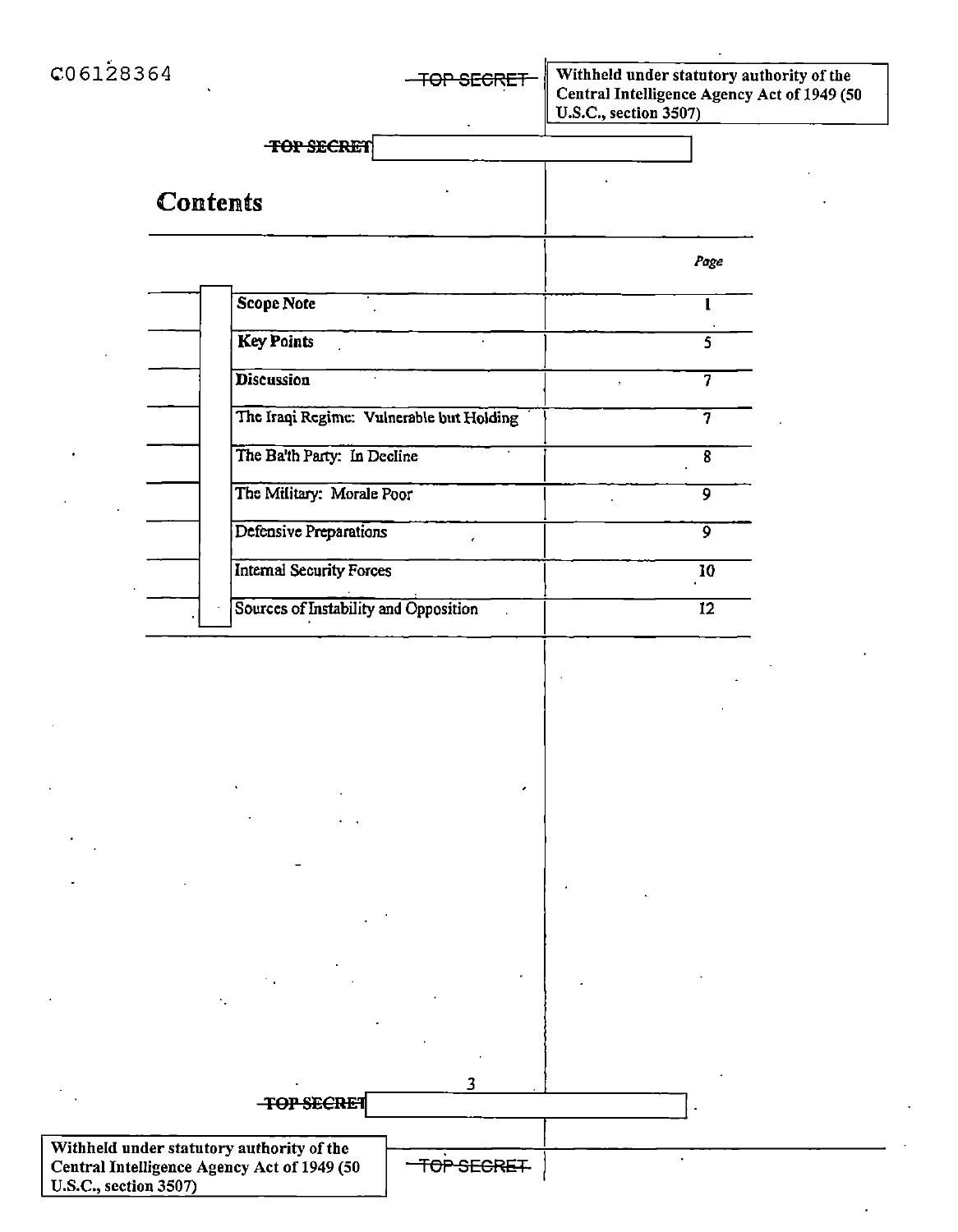# **Key Points**

# **Stability of the Iraqi Regime: Significant** Vulnerabilities Offset by Repression

Saddam Husayn's regime survives through coercion, cooptation, and intimidation of the Iraqi populace. Concern that the United States will target Iraq has compelled Saddam to step up efforts to ensure that his regime is not undermined from within.

- Despite recent efforts to buttress internal control, longstanding family strains remain a vulnerability that could threaten regime stability.
- We assess that Saddam is concerned that he may not survive another confrontation with the United States and is trying to ensure the regime's survival through his son Qusay.

We judge that Iraqi military morale and battlefield cohesion are more fragile today than in 1991. Reporting since the 11 September attacks on the United States suggests that Saddam's regime is increasingly concerned about the military's willingness to fight. We assess that Iraq's air and air defense forces would be unable and unwilling to sustain combat if engaged by US-led coalition forces. The combat capabilities of Iraqi ground forces probably would erode more rapidly than was the case in 1991, especially in the Regular Army.

The regime is composed of trusted officials; those suspected of being less than loyal have been killed or forced into exile. Although the enthusiasm and lovalty of the Ba'th Party has waned in recent years, party members are kept in the regime camp through co-optation, coercion, and perquisites.

Internal opposition to Saddam's regime has been largely suppressed over the years. Although many tribal leaders may not be willing to risk the well-being of their people by moving independently against Saddam, some probably would cooperate with a concerted effort to remove the regime, provided they were convinced such an effort would be successful and final. External opposition to Saddam is fragmented and lacks credibility within the country, although some groups maintain contacts with military and tribal forces inside the country.

Saddam faces internal pressures in many forms, but we assess that he is capable of retaining control absent outside involvement which would weaken the regime to the point where the internal opposition would seize an enhanced opportunity to move against him.

> Withheld under statutory authority of the Central Intelligence Agency Act of 1949 (50 **U.S.C.**, section 3507)

**TOP SECRET** 

-TOP-SECRET-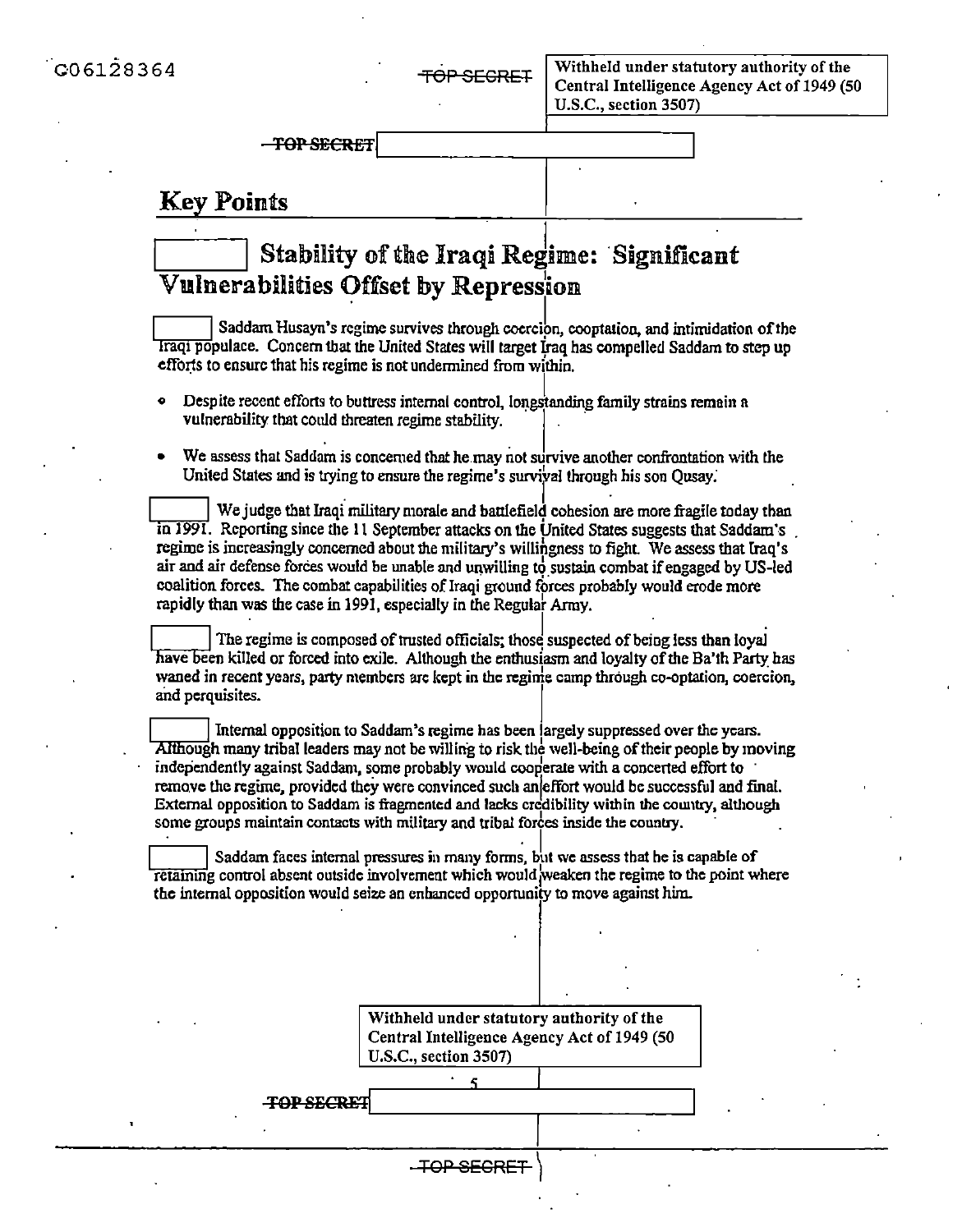E.O. 13526, section 1.4(c)

E.O. 13526, section 1.4(c)

**TOP SECRET** 

## **Discussion**

# Stability of the Iraqi Regime: Significant **Vulnerabilities Offset by** Repression

### The Iraqi Regime: Vulnerable but Holding

Saddam Husayn has grown increasingly concerned about a potential US military operation against Iraq and threats to his regime in the last few months. In mid-February, Saddam's son and heir apparent Ousay told a gathering of senior security, military, and Ba'th Party officials that Iraq should consider itself to be in a "state of war." He warned that a US attack would be aimed at removing Saddam, his family, and senior regime members.

**Qusay** said the leadership expected the United States to launch an intensive air campaign followed by a ground offensive. According to Qusay, Iraqi leaders are enhancing security measures to ensure their survival. Iraqi concern about US plans has increased since late January, when Deputy Prime Minister Tariq Aziz reportedly told Russian officials that the regime assessed it could withstand any combination of US airstrikes and local opposition forces.

Concern that the United States will target his regime has led Saddam to step up efforts to ensure that he is not undermined from within. He has embarked on an effort to alternately woo and intimidate traditionally restive groups.

- Saddam last month warned the Kurdistan Democratic Party (KDP) Prime Minister, Nechirvan Barzani, that Baghdad would strike the Kurds if they supported US efforts.
- In November, Saddam sent Ali Hasan al-Majid (who is in charge of security in the south and at times has been responsible for the violent suppression of Shias and Kurds) to warn tribal shaykhs in southern Iraq that they would be held responsible. and subject to severe reprisal, for any security incidents in their areas.

These threats were followed a month later by Saddam's more "congenial" public meetings with a variety of tribal leaders in which they pledged their support to the regime.

Despite the recent efforts to shore up internal control, longstanding family strains remain a vulnerability that continues to weaken regime stability.

An altercation in early 2002 within the ruling Tikriti clan resulted in Saddam ordering the imprisonment of two of his half brothers and their sons



E.O. 13526, section 1.4(c)

**TOP SECRET** 

Withheld under statutory authority of the Central Intelligence Agency Act of 1949 (50 U.S.C., section 3507)

TOP SECRET

 $\ddot{\phantom{a}}$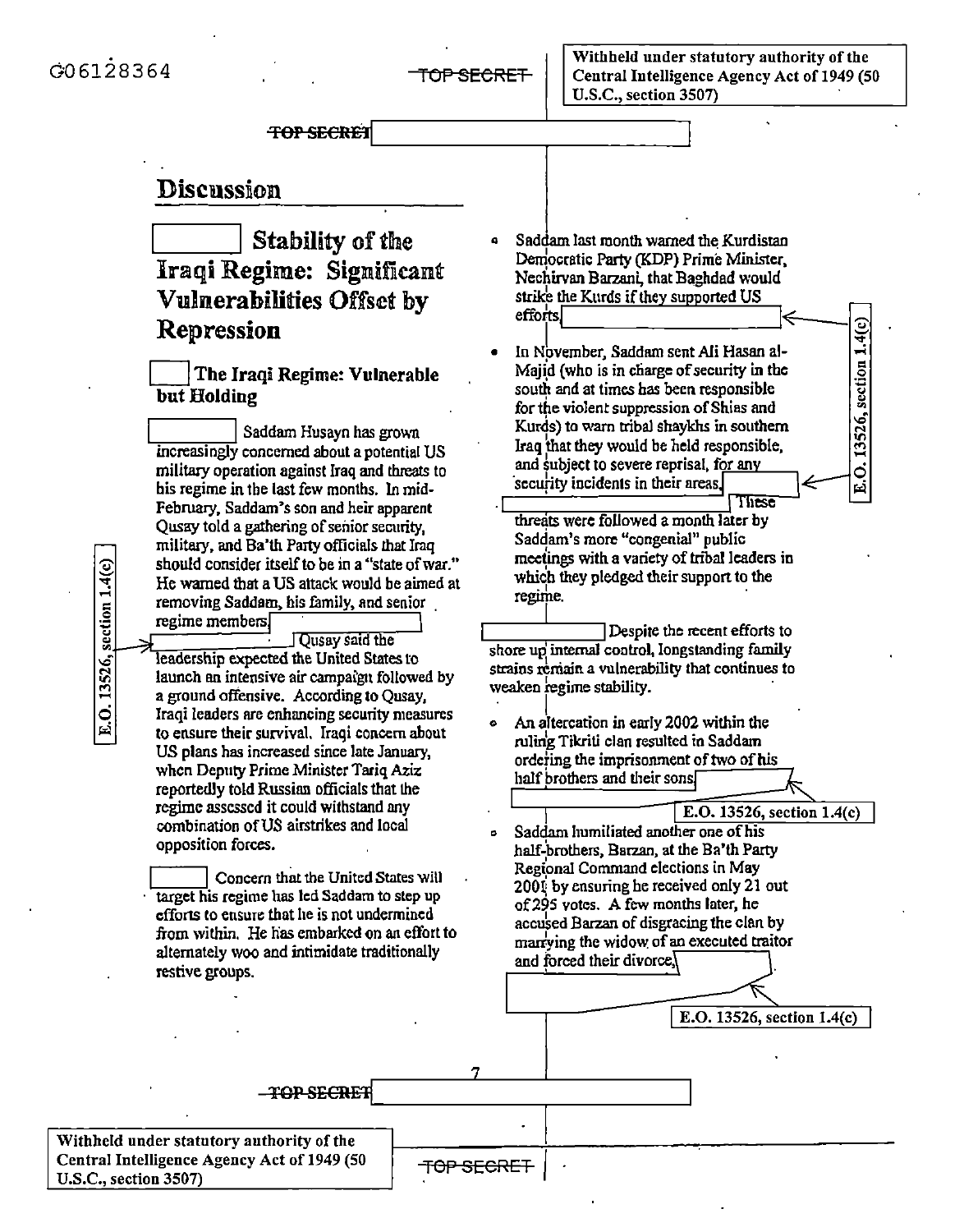o Saddam-seeking to reduce potentially damaging defections-last year decreed that 75 family members, including his first wife, his daughters, and his half-brothers, were barred from traveling outside Iraq,  $\Box$  E.O. 13526, section 1.4(c)  $\Box$ IISaddam is attempting to garner

support among the regime's key players for his son Qusay, whom he is grooming to replace him. Such a transition would not necessarily be smooth. Qusay is the younger son; his older brother, Uday, is widely believed to be unstable. Saddam's clear preference for Qusay is likely to cause continued instability within an already fractious family.

#### he Ba'th Party: In Decline  $\overline{\phantom{0}}$

Morale within the Ba'th Party has deteriorated in recent years. Saddam's conversion of the party into a cult of his personality at the expense of its . traditional ideology has marginalized much of the party. Moreover, his placement of Tikriti clan members in important posts has alienated . other party members.

Attendance at party meetings has plummeted in the past decade, in part because of the disillusionment of membership. As a result

/ 

E.O. 13526, section 1.4(c)

 $\overline{\phantom{a}}$   $\overline{\phantom{a}}$   $\overline{\phantom{a}}$   $\overline{\phantom{a}}$   $\overline{\phantom{a}}$   $\overline{\phantom{a}}$   $\overline{\phantom{a}}$   $\overline{\phantom{a}}$   $\overline{\phantom{a}}$   $\overline{\phantom{a}}$   $\overline{\phantom{a}}$   $\overline{\phantom{a}}$   $\overline{\phantom{a}}$   $\overline{\phantom{a}}$   $\overline{\phantom{a}}$   $\overline{\phantom{a}}$   $\overline{\phantom{a}}$   $\overline{\phantom{a}}$   $\overline{\$  $'$  had begun to impose penalties, including the withholding ofrations, on Ba'th Party members who miss consecutive party · meetings.

Party members perform mandatory security duties, especially in areas of Baghdad and southern Iraq, where they are frequently targets.of assassination. • 

.\_\_\_\_\_\_\_\_,

the regime

continues to execute Ba'th Party members who are suspected of disloyalty.

 $\Box$ Party membership still has its rewards, however. We assess that most  $\lambda$  members belong to the party for economic and professional, rather than ideological, reasons.j Membership is a prerequisite for gaining access *to* better food rations education, employment, land, and housing.

Saddam appears to be concerned ~edecline ofthe party. He recently promised incentives for leaders, stepped up party indoctrination—particularly focused on the younger generation-and called for a greater party role in daily life. ,------i

### Origins of the Ba'th Party

 $\boxed{\phantom{a}}$  The Iraqi Ba'th Party was originally Tounded by a Shia and Shias dominated the party's membership in its first decade. Now. howevef, the party is dominated by Sunnis, particularly Tikritis. Shia participation in the party started to dwindle in the 1960s and was eclipsed in the wake of the 1968 Tilciti takeover of the government. The Kurds similarly are marginalized. Shia fortunes declined further in the wake of the 1991 post Gulf war uprising against Saddam, when Shias were purged from party, government, and military positions.

 $\lambda$ 

 $\boxed{\phantom{+}-}$  A small number of Shias continue to hold high-level positions in the party. These few positions have not translated into improved conditions or political power for other Shias. ֚֡

Since 11 September 2001, the Ba'th Party has been ordered to adopt defensive measures to secure vulnerable neighborhoods.

 $\cdot$   $\cdot$  In early March 2002, the regime gave Ba'th Party militia personnel explicit

TOP SECRET Withheld under statutory authority of the Central Intelligence Agency Act of 1949 (50 TOP SECRET U.S.C., section 3507)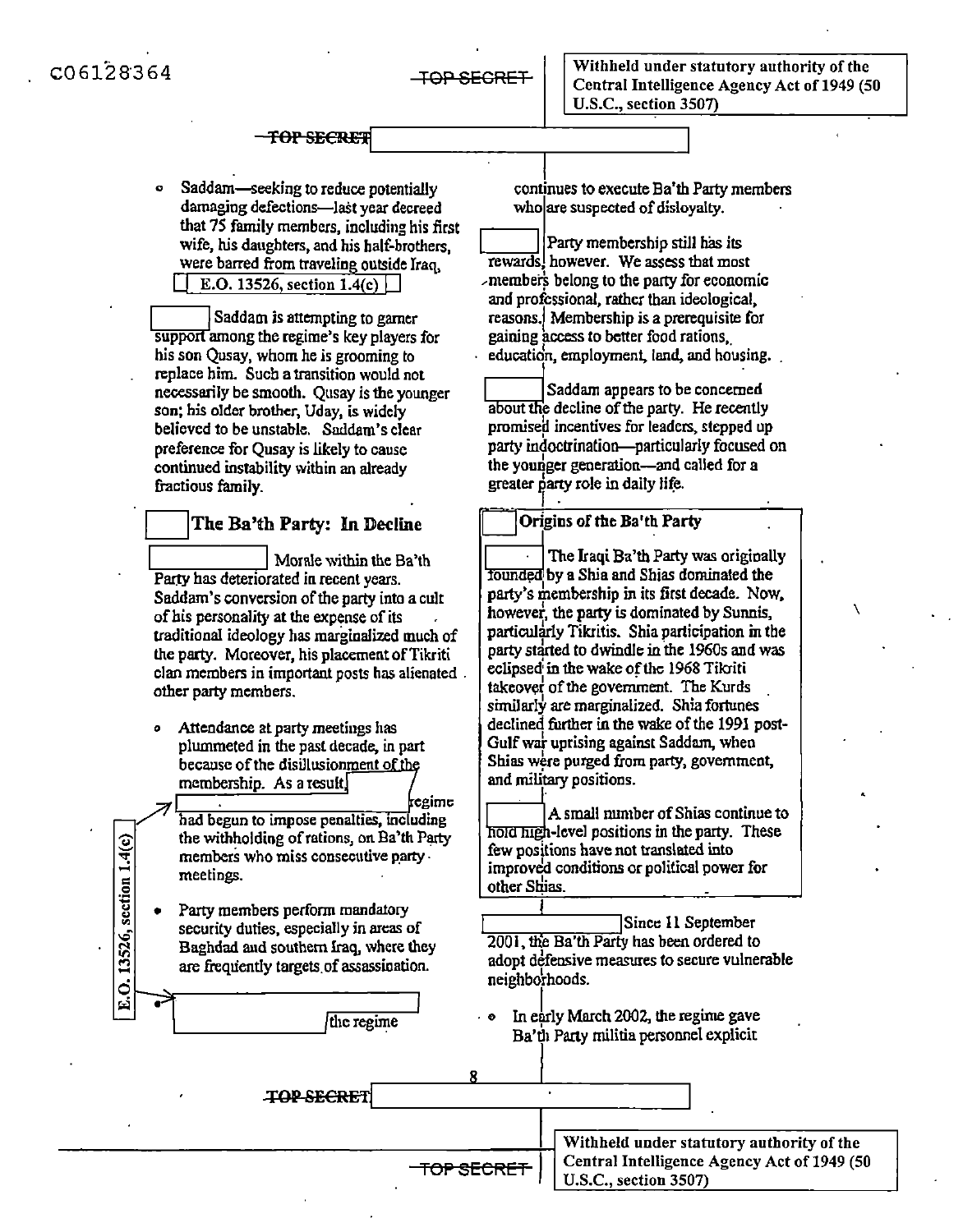Withheld under statutory authority of the Central Intelligence Agency Act of 1949 (SO U.S.C., section 3S07)

#### **TOP SECRET**

instructions on maintaining control in restive areas. Party members were to respond to regime emergency sirens by reporting to assigned duty stations, and Ba'th Party offices were designated as command centers.

- In mid-March, Ba'th Party elements in Basrah were at the highest level of alert; groups of party members patroUed roads and commercial areas.
- As of late March, the party security appararus in some areas had commandeered vehicles from citizens for use in an emergency.

#### D **The Military:** Morale **Poor**

We assess that Iraqi military morale and battlefield cohesion are more fragile today than in 1991. We judge that Iraq's air and air defense forces would be unable to maintain determined resistance if engaged by US-led coalition forces. The combat capabilities of Iraqi ground forces probably would erode more rapidly than was the case in 1991, especially in the Regular Army. Reporting since 11 September suggests Saddam's regime is increasingly concerned about the willingness of the military to fight.

o Baghdad reportedly issued orders that Army soldiers deserting in wartime would be shot and has taken steps to have military families relocated if war occurs. apparently to serve as hostages, thereby ensuring tlte loyalty of the officers. military families relocated if war o<br>apparently to serve as hostages, the<br>ensuring the loyalty of the officers<br>Low morale is a major factor<br>undermining Iraq's military capabilities

undermining Iraq's military capabilities. Morale problems have several causes.

Iraqi military personnel are reportedly war weary and tired of crisis operations, especially within air defense units that are required to maintain a high level of

readiness while on the move. Anecdotal reports indicate that being put on alert-a mote or less conscantstrain on Iraq's· military since 1990—is a drain on morale and  $f$  fighting spirit.

- Motale also is undermined by military equipment and manpower shortages, especially in the Regular Army.
- Saddam's oppression of his military-he has assigned much-despised security agents to tactical units where they have authority over commanders-undermines military morale and cohesion, according to Iraqi military sources.

All of these problems are compounded by rampant corruption within the military and the inherent tensions and distrust that often exists betweed the various etlmic, religious, or tribal groups ihat comprise military units.

Defensive Preparations<br>|<br>| Since mid-September, Baghdad has been preparing for what it believes will be an inevitab)e US military campaign to topple Saddam's regime. lraqi preparations were accelerated after the US President's State of the Union address.

- $\prod_{i=1}^{n}$ • Iraqi ground forces are constructing defensive positions to protect equipment from anticipated air strikes, while those in the north are enhancing the defensive lines against potential Kurdish assaults.
- **EXECUTE IS A REPORT OF A PARTICULAR SUBSEX 1**<br>• Baghdad apparently is mobilizing some resetvists, using Al Quds militia units to form new Army infantry formations.
- Another large-scale military repair campaign is underway and is benefiting from increased spare parts imports. As many as 175 previously derelict heavy equipment transporter trailers apparently

|  | <del>TOP SECRET.</del> |            |                                                                      |
|--|------------------------|------------|----------------------------------------------------------------------|
|  |                        |            | Withheld under statutory authority of the                            |
|  |                        | TOP SECRET | Central Intelligence Agency Act of 1949 (50<br>U.S.C., section 3507) |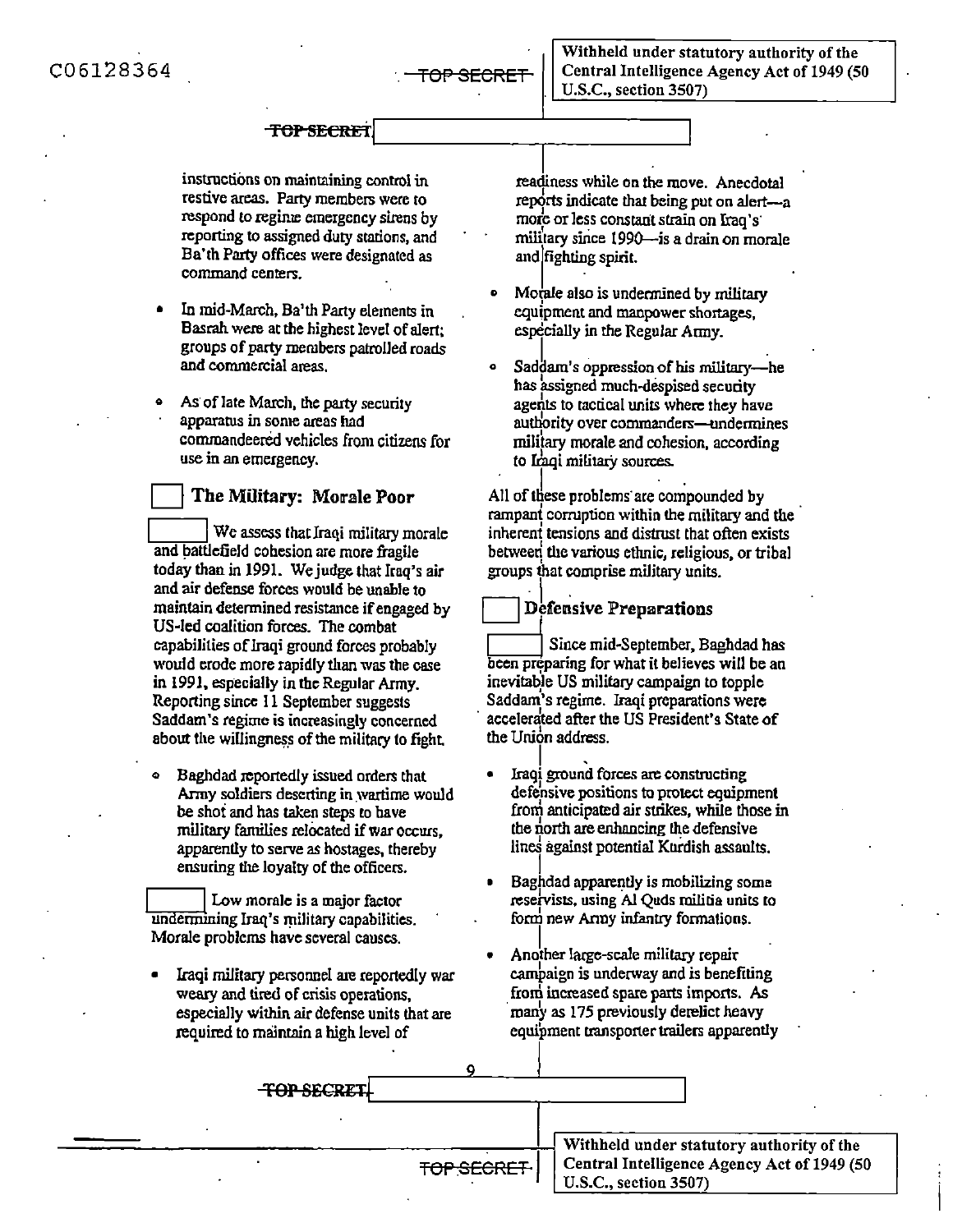C06128364

E.O. 13526, section 1.4(c)

TOP SECRET

| are being repaired, as are 15 to 20 percent<br>of Iraq's strategic SAM batteries.                                                                                                                                                                                                                                                                                              | (U) Human Shields                                                                                                                                                                                                                                           |
|--------------------------------------------------------------------------------------------------------------------------------------------------------------------------------------------------------------------------------------------------------------------------------------------------------------------------------------------------------------------------------|-------------------------------------------------------------------------------------------------------------------------------------------------------------------------------------------------------------------------------------------------------------|
| The Air Force has increased MiG-29<br>sorties and pilot training.                                                                                                                                                                                                                                                                                                              | The Iraqi regime uses Iraqi<br>citizens, and foreigners as "human shields" to<br>protect key political and military sites. It did                                                                                                                           |
| E.O. 13526, section 1.4(c)<br>Iraq is modifying new trucks to carry air<br>۰<br>defense weapons, and<br>ammunition and POL products are                                                                                                                                                                                                                                        | this most notably in 1990 prior to the Gulf<br>war, but has done so more recently as well.                                                                                                                                                                  |
| being distributed or dispersed in<br>protective revetments.                                                                                                                                                                                                                                                                                                                    | During a confrontation with the United<br>Đ<br>States over UNSCOM inspections in<br>1997, Saddam ordered ranking members                                                                                                                                    |
| Saddam<br>has reactivated his regional commands to<br>enhance the regime's control over the                                                                                                                                                                                                                                                                                    | of the Ba'th Party to bring at least ten<br>families a day to sit in government and<br>security installations as human shields,                                                                                                                             |
| country and ensure military loyalty. In<br>the past such moves have been publicly<br>announced to project an image of regime<br>strength. No public announcements have                                                                                                                                                                                                         | Traqi<br>television showed Ba'th Party "guests"<br>visiting several palace complexes at this<br>same time.                                                                                                                                                  |
| yet been made.<br>We judge that Saddam's forces<br>generally are unable and would be unwilling                                                                                                                                                                                                                                                                                 | In 1991, Iraq threatened to use Coalition<br>POWs as human shields, but apparently did<br>not carry out this policy.                                                                                                                                        |
| to sustain combat against US-led ground<br>forces, but with the recent defensive<br>enhancements, they would be better able to<br>"hunker down" in the hopes of outlasting a<br>US-led air campaign.                                                                                                                                                                           | The intelligence services monitor all levels of<br>Iraqi society and the armed forces; the<br>paramilitary security services protect the<br>regime's key installations, leaders, and its<br>weapon's of mass destruction (WMD). With                        |
| <b>Internal Security Forces</b>                                                                                                                                                                                                                                                                                                                                                | the regime feeling more threatened, it is likely<br>to increase its intimidation of Iraqis through                                                                                                                                                          |
| Saddam has created a multilayered,<br>redundant, and pervasive security and<br>intelligence apparatus. Personnel generally<br>come from tribes or regions deemed to be                                                                                                                                                                                                         | more arrests, interrogations, and even<br>executions of prominent people, including<br>military leaders, whose loyalty becomes<br>suspect!                                                                                                                  |
| loyal—mainly from among Sunni Arabs.<br>Selection criteria and the monitoring of<br>personnel become more stringent the closer<br>one's assignment is to Saddam. With a crisis<br>looming, Saddam's personal security detail<br>probably is increasing its protective measures,<br>changing Saddam's location more frequently,<br>and restricting access to leadership venues. | Two-Pronged Strategy.<br>The Iraqi intelligence<br>services (IIS)—instrumental in Baglidad's<br>efforts to counter the threat from a US-led<br>campaign against Saddam—are preparing to<br>counter US operations with a two-pronged<br>asymmetric strategy: |
| The security and intelligence<br>services are the linchpin of regime survival.                                                                                                                                                                                                                                                                                                 | The Iraqi President has long sought to<br>Ō.<br>undermine possible alternatives to his<br>regime by disrupting the Iraqi opposition.                                                                                                                        |
| 10<br><b>TOP SECRET</b>                                                                                                                                                                                                                                                                                                                                                        |                                                                                                                                                                                                                                                             |

Withheld under statutory authority of the Central Intelligence Agency Act of 1949 (50 U.S.C., section 3507)

**TOP SECRET**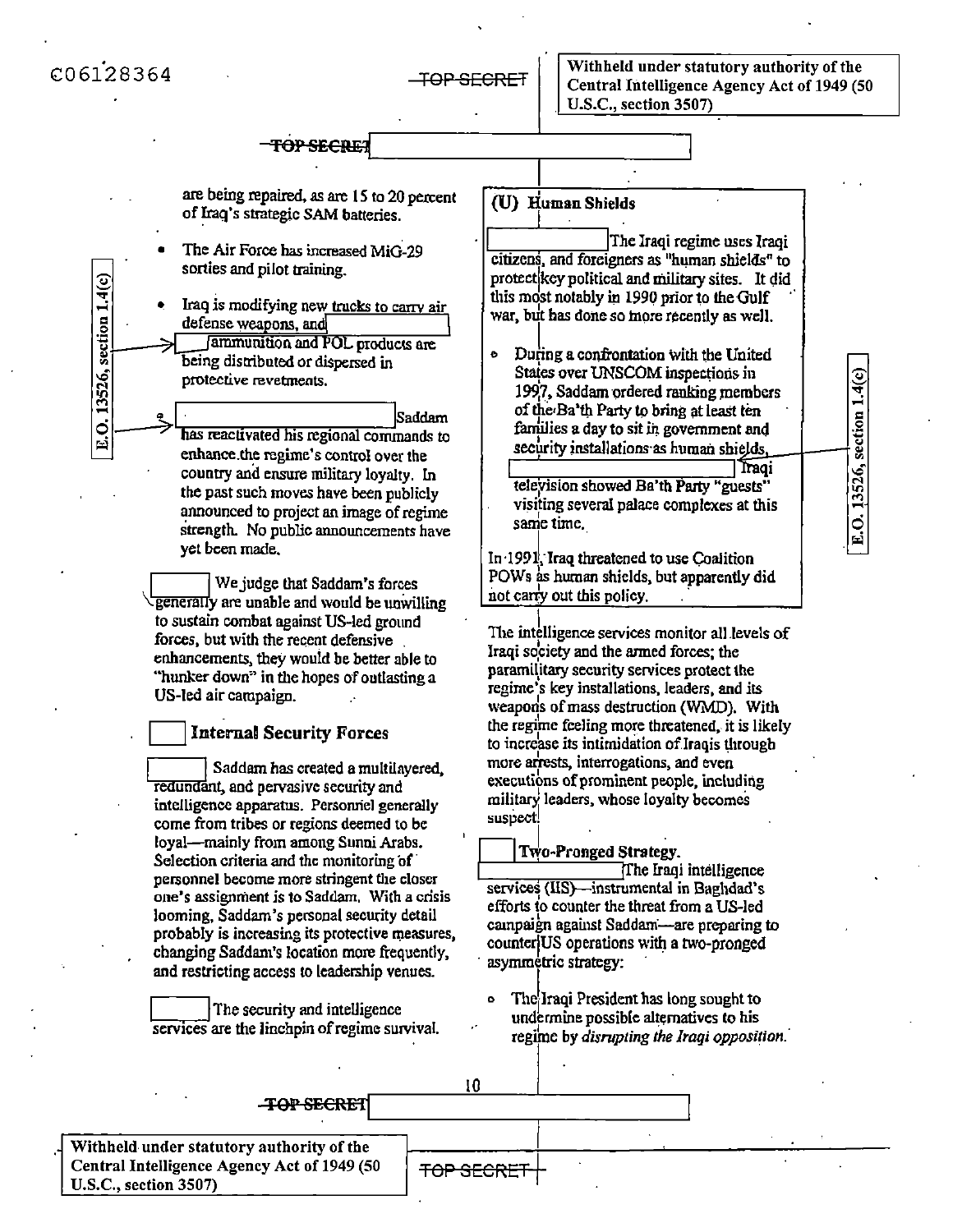C06128364

#### TOP SECRET

The IIS has intensified its efforts to target the Iraqi National Congress (INC), the Iraqi National Accord, the Supreme Council of the Islamic Revolution in Iraq (SCIRI), the KDP, and Patriotic Union of Kurdistan (PUK). We assess the IIS plans to execute, intimidate, or coerce members of the opposition.

The intelligence services could attempt terrorist strikes against US and allied targets in an effort to disrupt ongoing operations. We assess the Iraqi intelligence services have the capability. infrastructure, and surge capacity to attack US targets in Kuwait, Jordan, and possibly even Turkey. Other potential . . targets include US and allied facilities in Southeast Asia, the Persian Gulf, Europe. or possibly even South America and West Africa.

The Special Republican Guard (SRG) is the paramilitary security force trusted to defend the area around Baghdad. including protecting presidential areas. WMD facilities, and key government ministries: it also secures sensitive regime facilities near Saddam's hometown, Tikrit. The SRG has dispersed its units within garrison since DESERT FOX (December 1998) and recently built protective dispersal revetments for its armored units. We assess the SRG probably is on high alert, but units have not increased their dispersal activity, nor have we seen increased security checkpoints throughout Baghdad.

Other paramilitary forces have recently been relocated for general security duties, probably in anticipation of US strikes against Iraq, although we do not know the full extent of these deployments.

The Al Quds Force militia recently  $\bullet$ assigned a division to each regular Army corps.

#### Foreign Policy Initiatives

 $\mathbf{r}$ 

Saddam is mounting an aggressive  $\overline{\text{canonical}}$  to rally regional opposition to a possible US attack by offering to mend fences with neighbors and appealing for Arab unity. The escalating Arab-Israeli violence has helped him gain Arab support.

- $\bullet$ Baghdad's recent actions at the Arab League Summit have improved-at least temporarily—its standing in the Arab world and probably are viewed by senior Iraqi officials as the best way to block or complicate US efforts to remove the regime.
- In the Summit's final communique.  $\bullet$ Baghdad-for the first time since the Gulf war-agreed to recognize Kuwait's borders and security and promised not to repeat the invasion of 1990.
- Saudi Crown Prince Abdallah publicly  $\bullet$ embraced Saddam's deputy Izzat Ibrahim al-Duri, partly in response to Baghdad's conciliatory gestures of releasing a Kuwaiti detainee, the agreement with Kuwait, and allowing the Summit to adopt the Saudi peace initiative unanimously.
- Iraq advised its diplomats to engage Saudi  $\bullet$ and Kuwaiti officials in Europe and to look for new areas of cooperation,

E.O. 13526, section 1.4(c)

o. In the north, Fedayeen Saddam elements have been collocated with air defense  $\mathbf{nnits}$ !

The primary function of the paramilitary forces is to suppress domestic unrest and internal threats. Although they could be deployed to boister the Regular Arniy—most likely in the event an Army unit was deemed unreliable—their actual combat

| <b>TOP SECRET</b>                           |                   |  |
|---------------------------------------------|-------------------|--|
|                                             |                   |  |
| Withheld under statutory authority of the   |                   |  |
| Central Intelligence Agency Act of 1949 (50 | <b>TOP SECRET</b> |  |
| <b>U.S.C., section 3507)</b>                |                   |  |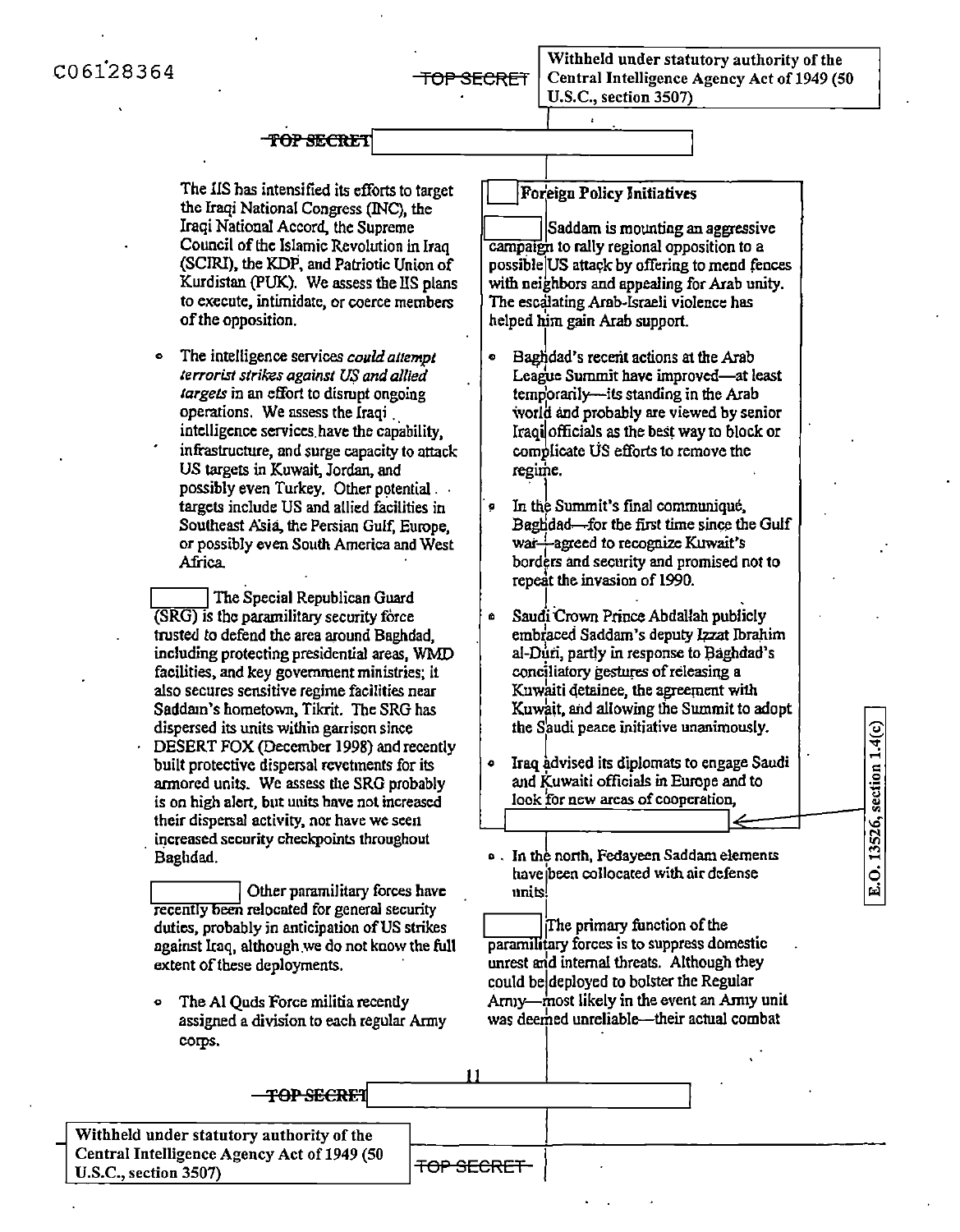E.O. 13526, section 1.4(c)

 \_\_..-..,.\_,,.=,,,,,.= 'fOF' SECRET

·

I

Withheld under statutory authority of the Central Intelligence Agency Act of 1949 (50 U.S.C., section 3507)

# $\boxed{\text{E.O. 13526, section 1.4(c)}$

capabilities arc negligible and would erode rapidly under pressure.

the SRG and other security forces suggests at least some elements suffer from low morale: Several confirmed post-1991 coup plots originated among security appararus personnel. However, Kurdish and especially Shia antiregime activity may discourage Sunni opposition within the security forces, prompting them to rally behind Saddam. Members of the Sunni-dominated security apparatus probably see their fate tied to Saddam and expect to bear the brunt of antircgime retributions should the regime collapse. Therefore, we expect these forces to be the most steadfast in their support of Saddam.

#### Sources of Instability and **Opposition**

**IIIS Sources of Instability and**<br> **Opposition**<br> **IIIS** Saddam faces internal pressures in many forms, but we assess that he is capable of retaining control absent outside involvement which would weaken the regime to the point where the internal opposition would seize an enhanced opportunity to move against him.

most Iraqis despise Saddam and his regime and want to see him removed. There is no safe way, however, of expressing · opposition to Saddam's rule or even to criticize political repression, poor economic. prospects, corruption, or lack of individual freedoms. Saddam's willingness to use draconian measures to quell unrest has effectively dampened any enthusiasm for challenging his regime. No large-scale civil unrest has erupted since 1999, when Shia riots protesting the assassinations of senior Shia clerics resulted in severe reprisals against · whole villages and neighborhoods.<br>
Despite the fairly widespread belief unrest has erupted since 1999, when Shia riot<br>protesting the assassinations of senior Shia<br>clerics resulted in severe reprisals against<br>whole villages and neighborhoods.<br>Despite the fairly widespread belief<br>among traqis th

among Iraqis that the United States will attack Iraq at some point, the Iraqis probably are

reluctant to take steps on their own because of Saddam's record of retaliation. If an attack<br>damaged the effectiveness of the security forces, some segments of the population (especially in the more poverty stricken Shia) areas) might rise up against the regime.

Many Shia and Sunni tribal leaders<br>probably are not willing to risk the well-being of their people by independently launching a major offensive against Saddam. Some might coopera'te with US-led forces in a concerted effort td remove the regime, provided they were convinced such an effort would be successful and final. While co-opting the tribes, however, Saddam has successfully played tribal jealousies and family squabbles to his advantage. Some of these frictions could rise to the fore once a move against Saddam was initiated.  $\int$  was initiated.

A Fractious Opposition... Tue Iraqi opposition is composed of some thirty widespread, fractious, and fluid groups. !With the exception of the Kurdish and other minority parties in northern Iraq, oppositibo parties tend to be based outside Iraqi territory. Consistently divergent goals, personal rivalries, and interference by neighbo}ing countries have stymied opposition efforts to destabilize Saddam's regime. The inability of the oppositionists thus far to produce a message or leadership with broad appeal has limited their following inside Iraq. Members of the opposition groups based outside Iraq, in particular, are not seenlas a credible alternative to Saddam's regime; many Iraqis resent their presumption that they have a right to rule Iraq.

o Most opposil.ion radio stations and .newspapers are considered suspect. Various opposition groups use these media to spread exaggerated claims of anti-regime "operations"—viewed by Iraqis within the country as largely ineffectual.

| <b>TOP SECRET</b> |                   |                                             |
|-------------------|-------------------|---------------------------------------------|
|                   |                   |                                             |
|                   |                   |                                             |
|                   | <b>TOP SEGRET</b> | Withheld under statutory authority of the   |
|                   |                   | Central Intelligence Agency Act of 1949 (50 |
|                   |                   | U.S.C., section 3507)                       |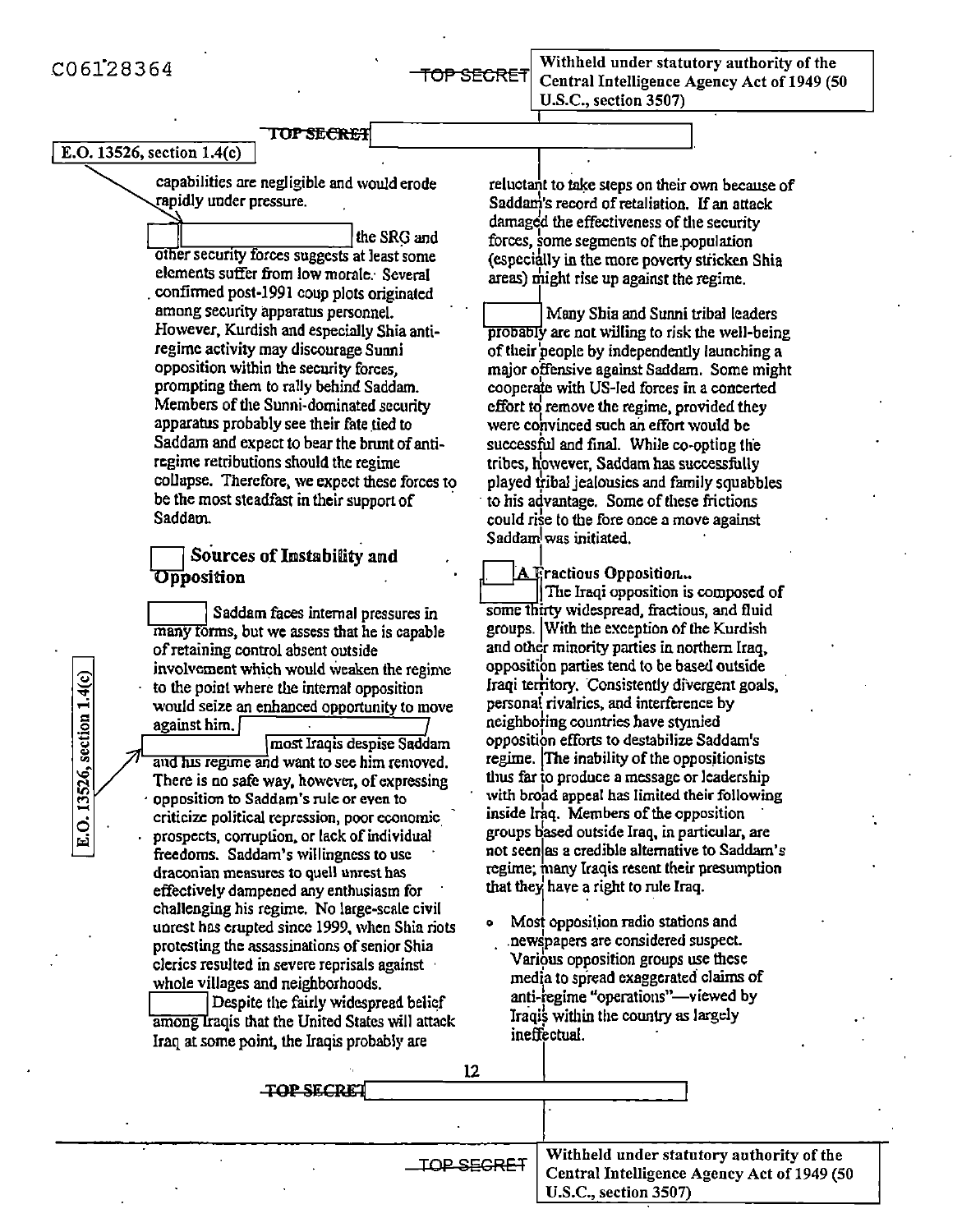Withheld under statutory authority of the Central Intelligence Agency Act of 1949 (50 U.S.C., section 3507)

# $\begin{picture}(180,190) \put(0,0){\line(1,0){100}} \put(10,0){\line(1,0){100}} \put(10,0){\line(1,0){100}} \put(10,0){\line(1,0){100}} \put(10,0){\line(1,0){100}} \put(10,0){\line(1,0){100}} \put(10,0){\line(1,0){100}} \put(10,0){\line(1,0){100}} \put(10,0){\line(1,0){100}} \put(10,0){\line(1,0){100}} \put(10,0){\line(1,0){100$

Many of Iraq's opposition groups also have credibility problems in the region. Most regional states doubt the ability of any of the groups to topple the regime. At the same time, however, many of Iraq's neighbors-notably Syria, Iran, and Turkeyare hedging their bets by attempting to consult with or co-opt certain groups in an effort to ensure their interests are addressed in the event Saddam does fall. The Turks have been actively grooming the minority Turkomans in northern Iraq to play a much larger political role in a successor government, while the Iranians have close ties with Kurdish and Shia groups in an effort to maintain some influence.

Despite their inability to pose an orgaruzed, unified challenge to the regime, some of the Iraqi opposition groups located outside the country have supporters or contacts within Iraq that could influence events if the regime were weakened or removed.

**... Will!** Weak Military Capabilities The three opposition groups with paramilitary capabilities inside Iraq-the PUK, the KDP, and the SCIRI-lack the organization and firepower to challenge the Iraqi military absent extensive external support. These groups can harass military units in northern and southern Iraq, but they do not have the means to threaten centers of regime authority in Baghdad and Tikrit.

- In 1995, some opposition elements, led by the PUK, mounted acoordinated attack against an under-strength and underfed infantry division and managed to overrun some forward positions, but the attack failed to ignite an intended uprising within the military-Iraqi forces quickly . recovered and opposition forces withdrew.
- *o*  Opposition .fighters specialize in hit-andrun guerilla raids against isolated Iraqi

I military units and government offices they' lack-die heavy weapons, transport assets, organization, and training to stage conventional military assaults.

> $\frac{1.4(}{}$ .§ ti

 $\frac{1}{2}$ 

; r.l

- The KDP, for example, claimed in February to have only one week's worth of ammunition, virtually no transport assets, and few antiaircraft or artillery  $s$ ystems,
- The KDP and PUK each claim about  $20.000$  full-time fighters. **SCIRI** has an

estimated 3,500 to 6,000 fighters.

The Kurds in northern Iraq do not have the ability to project their power base beyondjthe northern governorates. Viewed by many Iraqis (including some members of the opposition) as secessionist and opportunist, the Kufds are widely distrusted. A move by the Kurds beyond the north probably would be seen/as a possible land grab to strengthen their northern resources and could actually serve as a rallying point for Saddam.

The Kurds do, however, have some contacts with Iraqi military officers. Kurdish claims regarding the extent of their contacts probably are exaggerated, but lines of communication do exist because the Kurds have been able to work with high-ranking military officers defecting through northern. Iraq. Similar, and possibly stronger, contacts probably also exist with otl1er opposition groups, especially among the various former Iraqi officers who have joined the opposition. such as former Chief of Staff Nizar Khazraji, former Director of Military Intelligence Waliq al-Sammarrai, former Chief of Staff of the Army's l" Mechanized Division Najib al-Salihi, and former Army General Fawzi al-Shamari.

These relationships have not proven sufficiently strong to pose a threat to Saddam

| TOP SECRET!                                                                                                       |                    |  |
|-------------------------------------------------------------------------------------------------------------------|--------------------|--|
|                                                                                                                   |                    |  |
| Withheld under statutory authority of the<br>Central Intelligence Agency Act of 1949 (50<br>U.S.C., section 3507) | <b>TOP SECRET.</b> |  |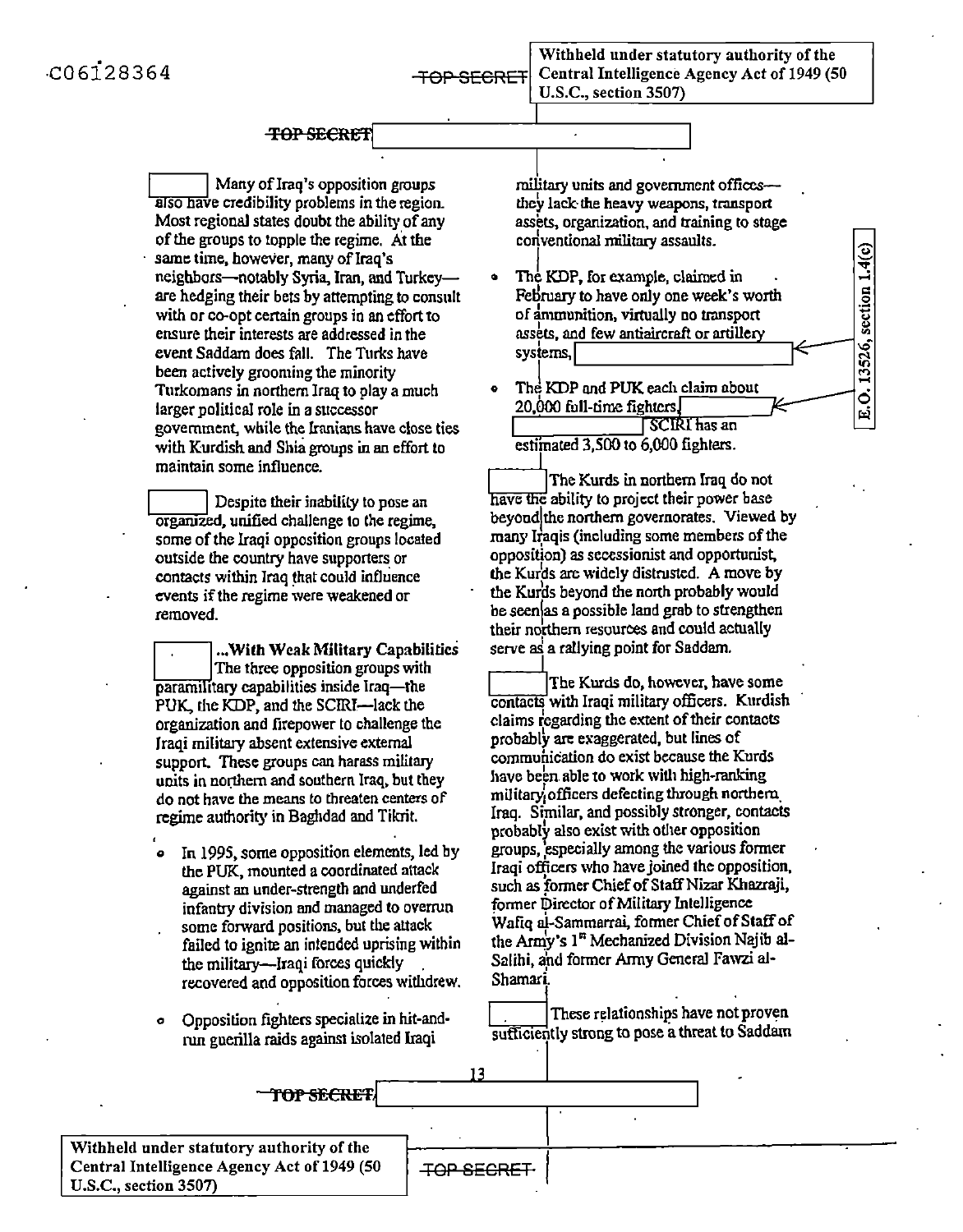on their own, but they could provide a line of communication to officers inside Iraq who might be in a position to take control if he is ousted. If the currently fractured opposition manages to increase its level of cooperationat least to include those groups with internal contacts-it might help to minimize the potential for factional fighting and power struggles in a post-Saddam period. contacts—it might help to minimize the<br>potential for factional fighting and power<br>struggles in a post-Saddam period.<br>Inaqi opposition groups have not<br>demonstrated the ability to mount joint

demonstrated the ability to mount joint operations against Baghdad, as internecine rivalries have traditionally hampered broader anti-regime goals.

- The PUK and KDP enjoy limited autonomy in the north, using rugged mountain terrain as a safehaven,"and have not attacked the regime in seven years. Their mutual animosity. undennines cooperative efforts against Saddam. Both groups maintain contact with Baghdad and have demonstrated their willingness to work with the regime on a range of economic and security issues. Nevertheless, they cooperated against the regime during the  $1991$  uprising when Saddam's regime was weakened by DESERT STORM, and they might be able to do so again, if they felt they had adequate.outside support.
- SCIRI fighters used to conduct occasional raids against regime targets, but lraq's draining of the southern marshes in the mid-1990s deprived Shia opposition groups of a haven-SCIRI fighters usually retreat to bases in Iran. The flat desert terrain of central and sonthern Iraq. places Shia forces at a severe disadvantage against Iraqi armor and mechanized infanuy. A SCIRI representative said publicly that lhe organization's leaders decided to cut back on operations until they assessed the

**TOP SECRET** 

United Slates had become serious about removing Saddam.

 $\prod_{i=1}^n$  . The second second  $\prod_{i=1}^n$ • SCIRI has close relations with the PUK and has a small number of fighters in those areas of northern Iraq controlled by the PUK.

abroad, harassing attacks by the opposition If Iraq were under attack from agains' Iraqi frontline units could increase pressure on Baghdad and exacerbate instability. Opposition groups would be able to explbit openings to pursue local interests at the fringes of the regime, although opposition militia 1 are not equipped to threaten Saddam's authority without expansive external support. I

- Kurdish fighters could move against Mosul or Karkuk and its oilfields, atte'mpting to drive Saddam's forces from these strategic areas, thereby strengthening the Kurds' bargaining position with any successor regime. Over time this situation could lead to conflict with a new regime.
- Shia opposition groups could target regime military and security elements in the south, as they did in 1991, attempting to wrest Shia population centers in Karbala, Najaf, and Basrah from Saddam's control. They also might try to mobilize the Shia population in Baghdad {which is mare than half Shia), although success against Saddam's security forces in the capital would be more difficult to achieve.

Opposition groups would be hard pressed to independently defend their gains against a concerted regime counteroffensive-the PUK in 1996 held the city of Irbil for less than six hours when confronted with a determined Iraqi as\$ault

I

14

Withheld under statutory authority of the<br>Central Intelligence Agency Act of 1949 (50 FOP SECRET U.S.C., section 3507)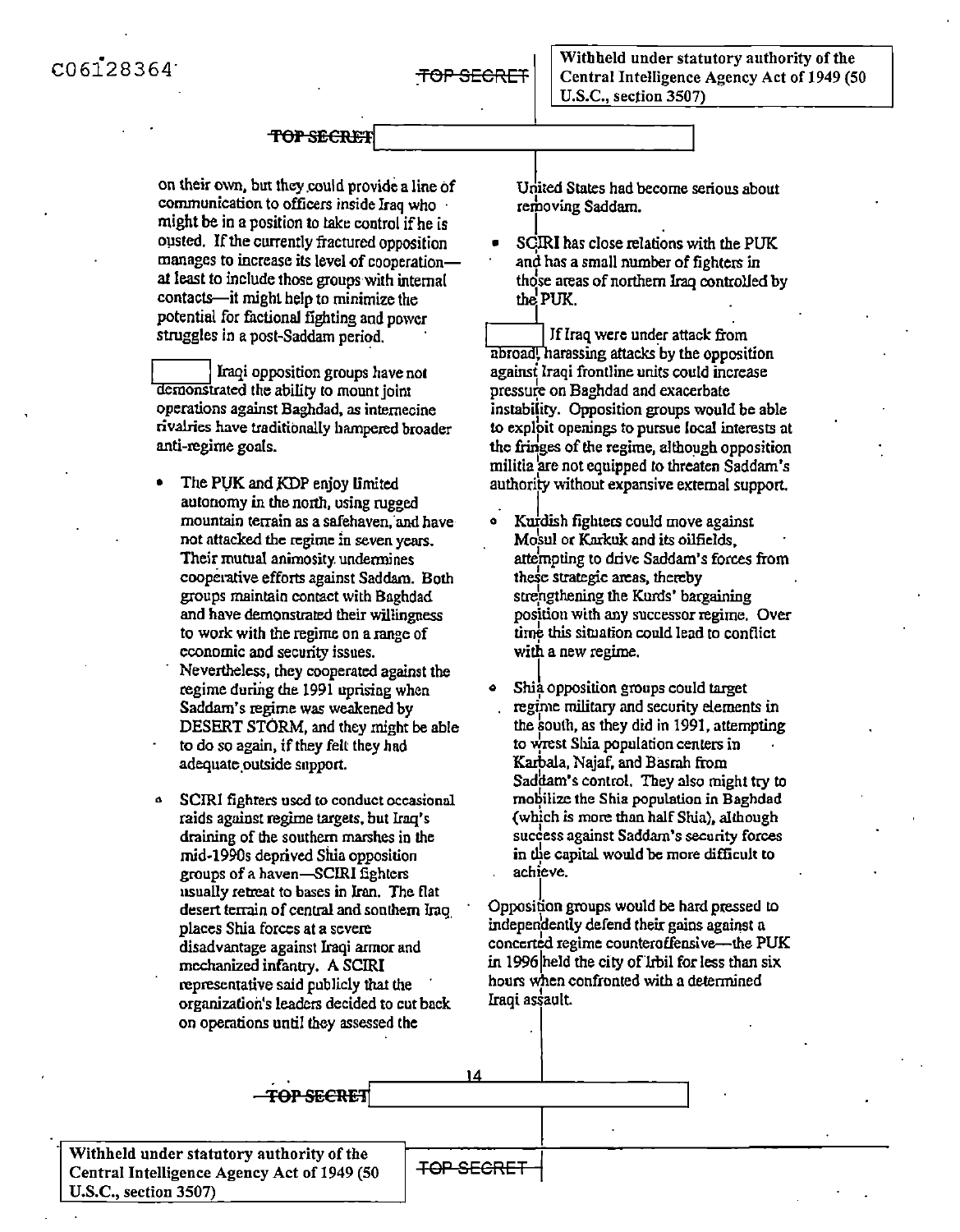#### The National Intelligence Council

The National Intelligence Council (NIC) manages the Intelligence Community's estimative process, incorporating the best available expertise inside and outside the government. It reports to the Director of Central Intelligence in his capacity as head of the US Intelligence Community and speaks authoritatively on substantive issues for the Community as a whole.

| Chainnan                                             | John L. Helgerson           |                                                                                                                   |
|------------------------------------------------------|-----------------------------|-------------------------------------------------------------------------------------------------------------------|
| <b>Vice Chainnan</b>                                 | Stuart A. Colum<br>Acting   |                                                                                                                   |
| Director, Senior Review,<br>Production, and Analysis | Stuart A. Cohen             |                                                                                                                   |
| <b>National Intelligence</b><br><b>Officers</b>      |                             |                                                                                                                   |
| Africa                                               | Robert Houdek               |                                                                                                                   |
| At-Large                                             | Stuart A. Cohen             |                                                                                                                   |
| Conventional Military Issues                         | John Landry                 |                                                                                                                   |
| East Asia                                            | Mary Beth Fulcher<br>Acting | Withheld under statutory authority of the<br>Central Intelligence Agency Act of 1949 (50<br>U.S.C., section 3507) |
| Economics & Global Issues                            | David Gordon                |                                                                                                                   |
| Europe                                               | Barry F. Lowenkron          |                                                                                                                   |
| Latin America                                        | <b>Fulton T. Amistrong</b>  |                                                                                                                   |
| Near East and South Asia                             | Paul Pillar                 |                                                                                                                   |
| Russia and Eurasia                                   | George Kolt                 |                                                                                                                   |
| Science & Technology                                 | Lawrence Gershwin           |                                                                                                                   |
| Stragtegic & Nuclear Programs                        | Robert D Walpole            |                                                                                                                   |
| Warning                                              | <b>Robert Vickers</b>       |                                                                                                                   |
|                                                      |                             |                                                                                                                   |

Withheld under statutory authority of the Central Intelligence Agency Act of 1949 (50 U.S.C., section 3507)

 $\frac{1}{2}$